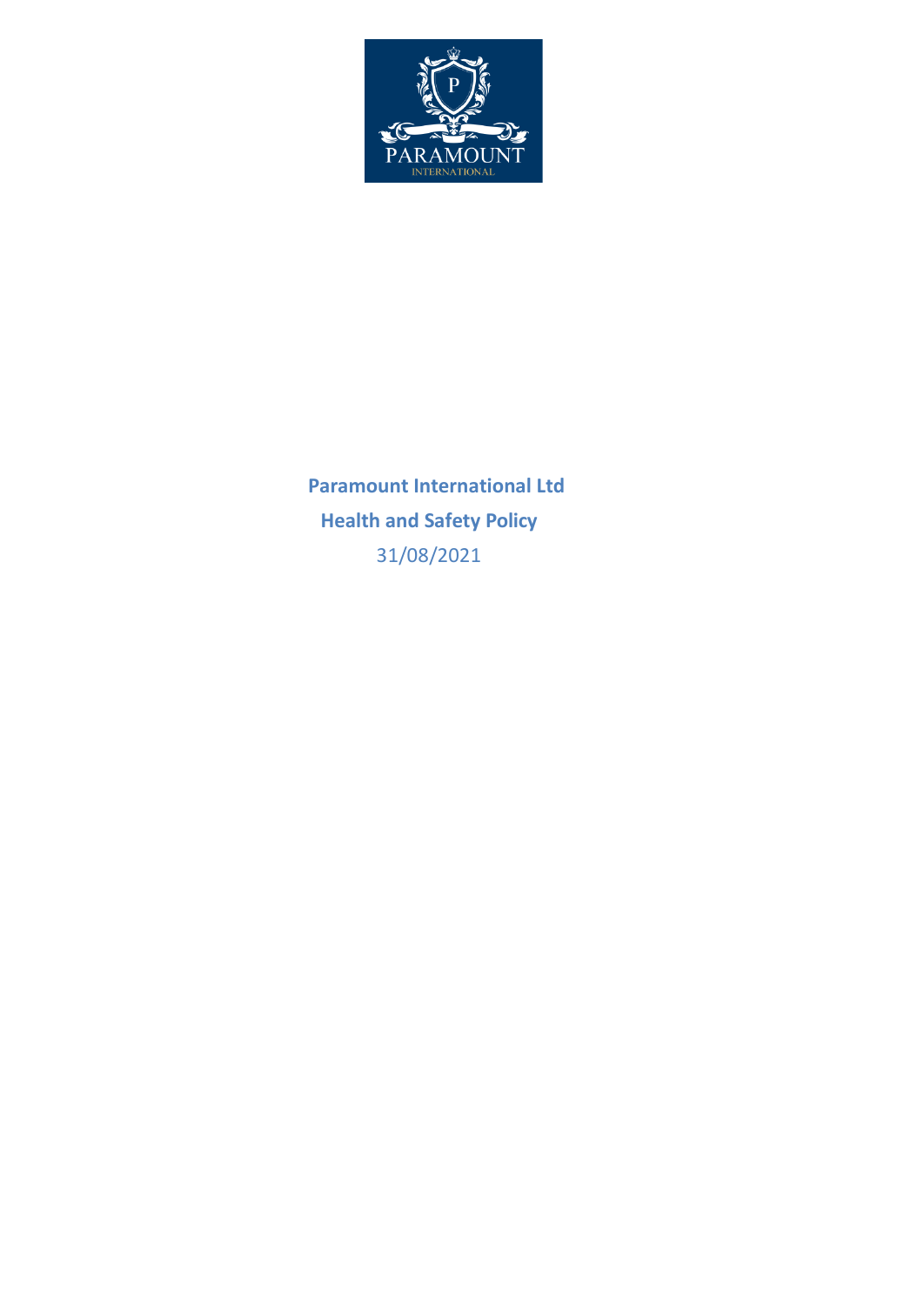

| <b>CONTENTS</b> |                                                                                  |                  |
|-----------------|----------------------------------------------------------------------------------|------------------|
|                 | PART 1 - STATEMENT AND ORGANISATION                                              | 3                |
| 1.1             | Statement of Intent                                                              | $\overline{3}$   |
| 1.2             |                                                                                  | $\overline{7}$   |
| 1.3             | The Health & Safety Management Team Responsibilities____________________________ | $\overline{7}$   |
| 1.4             |                                                                                  | 8                |
| 1.5             |                                                                                  | 8                |
| 1.6             |                                                                                  | $\boldsymbol{9}$ |
| 1.7             |                                                                                  | 10               |
|                 |                                                                                  | 12               |
|                 |                                                                                  | 12               |
| 2.2             |                                                                                  | 12               |
| 2.3             |                                                                                  | 12               |
| 2.4             |                                                                                  | 13               |
| 2.5             |                                                                                  | 13               |
| 2.6             | Events                                                                           | 14               |
|                 | Fire Precautions / Emergency Evacuation Arrangements____________________________ | 14               |
| 2.8             |                                                                                  | 15               |
| 2.9             | Hazardous Substances                                                             | 16               |
| 2.10            |                                                                                  | 16               |
| 2.11            |                                                                                  | 17               |
| 2.12            |                                                                                  | 17               |
| 2.13            |                                                                                  | 18               |
| 2.14            | Health & Safety Requirements for Pregnant Workers and those that have recently   |                  |
| Given Birth     |                                                                                  | 18               |
| 2.15            | Reporting Arrangements                                                           | 19               |
| 2.16            |                                                                                  | 19               |
| 2.17            | Smoking                                                                          | 20               |
| 2.18            |                                                                                  | 20               |
| 2.19            | Visitors <u>_____</u>                                                            | 21               |
| 2.20            | Work Equipment                                                                   | 21               |
| 2.21            |                                                                                  |                  |
| 2.22            |                                                                                  | 22               |
| 2.23            | Safe Driving                                                                     | 23               |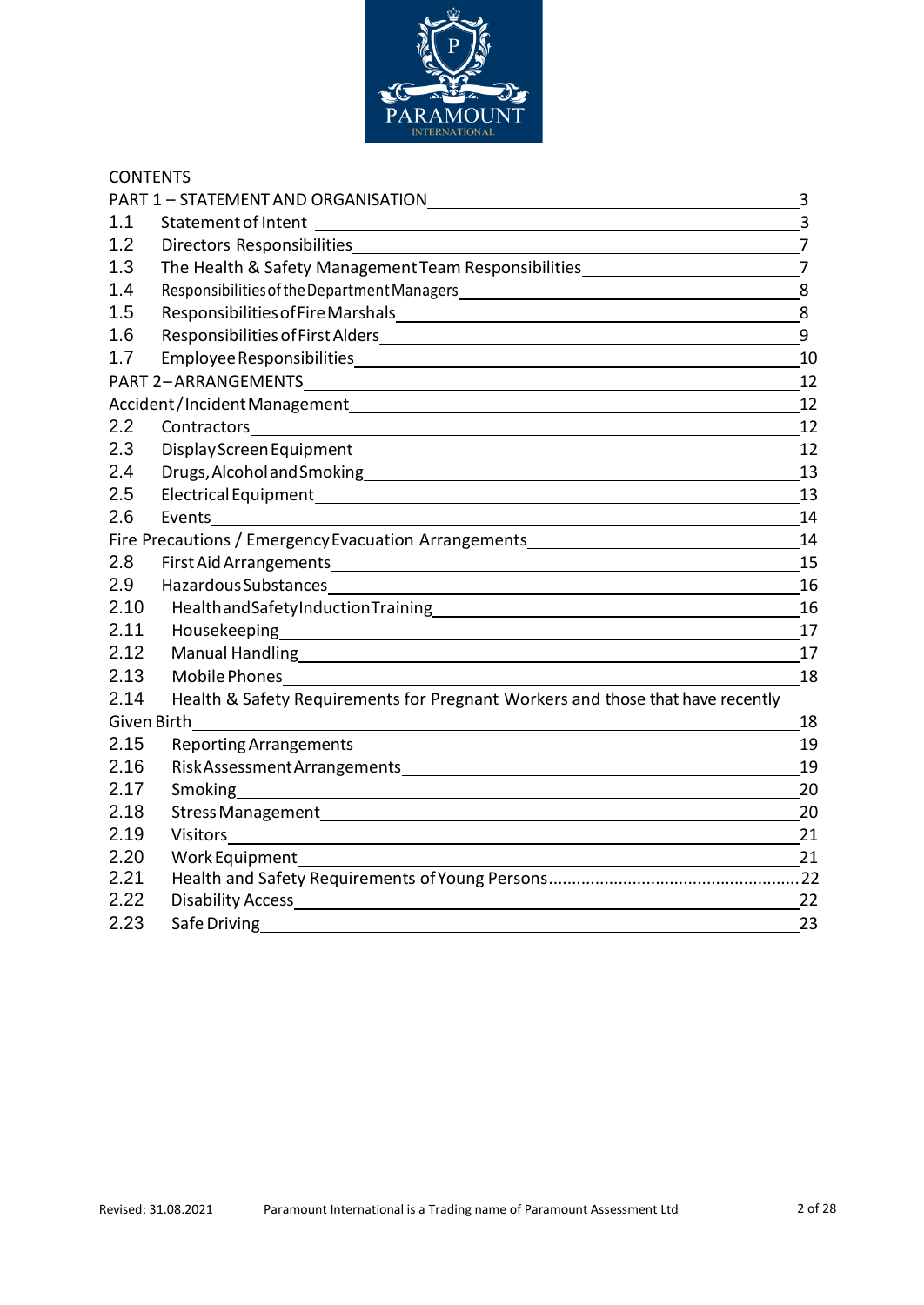

## PART 1 – STATEMENT AND ORGANISATION

## 1.1 STATEMENT OF INTENT

1. It is the policy of Paramount International to promote the health, safety and welfare of all employees, visitors, contractors, those receiving the services of Paramount International or members of the public who could be affected by our activities.

2. Paramount International is committed to ensuring that risk assessments are carried out as required by the Management of Health and Safety at Work Regulations 1999 and other relevant legislation. Risk assessments will be carried out annually by Paramount International's Health and Safety Co-ordinator, set out in writing and signed by Paramount International's Director. No work is permitted to be carried out unless it is covered by a suitable and sufficient assessment of significant risks involved, and that information is supplied to all persons who may be affected by the risks.

3. Paramount International Ltd arranges for work activities to be carried out by competent personnel. A person can only be competent in discharging a duty if they accept that duty and have sufficient experience, training, knowledge and resources to be able to carry out that duty.

4. It is a legal requirement under the Health and Safety at Work Act 1974 and Management of Health and Safety at Work Regulations 1999 that:-

• All employees must take reasonable care of their own health and safety and that of others who may be affected by their acts or omissions at work;

• Employees and others must use correctly all work items provided by the employer, in accordance with training and instructions;

• Employees and others must co-operate with the employer to enable compliance with statutory duties;

• Employees must report without delay any work situation which might present a serious and imminent danger, and notify any shortcomings in the health and safety arrangements;

• No person shall intentionally or recklessly interfere with or misuse anything provided in the interests of health, safety or welfare.

5. To give effect to this policy, the organisation and arrangements have been approved and authorised by the Director, who has ultimate responsibility for management of health and safety within Paramount International.

6. This policy and its revisions will be communicated to all persons affected by the activities of Paramount International by whatever means are appropriate.

Staff responsible for implementing the Health and Safety Policy within Paramount International: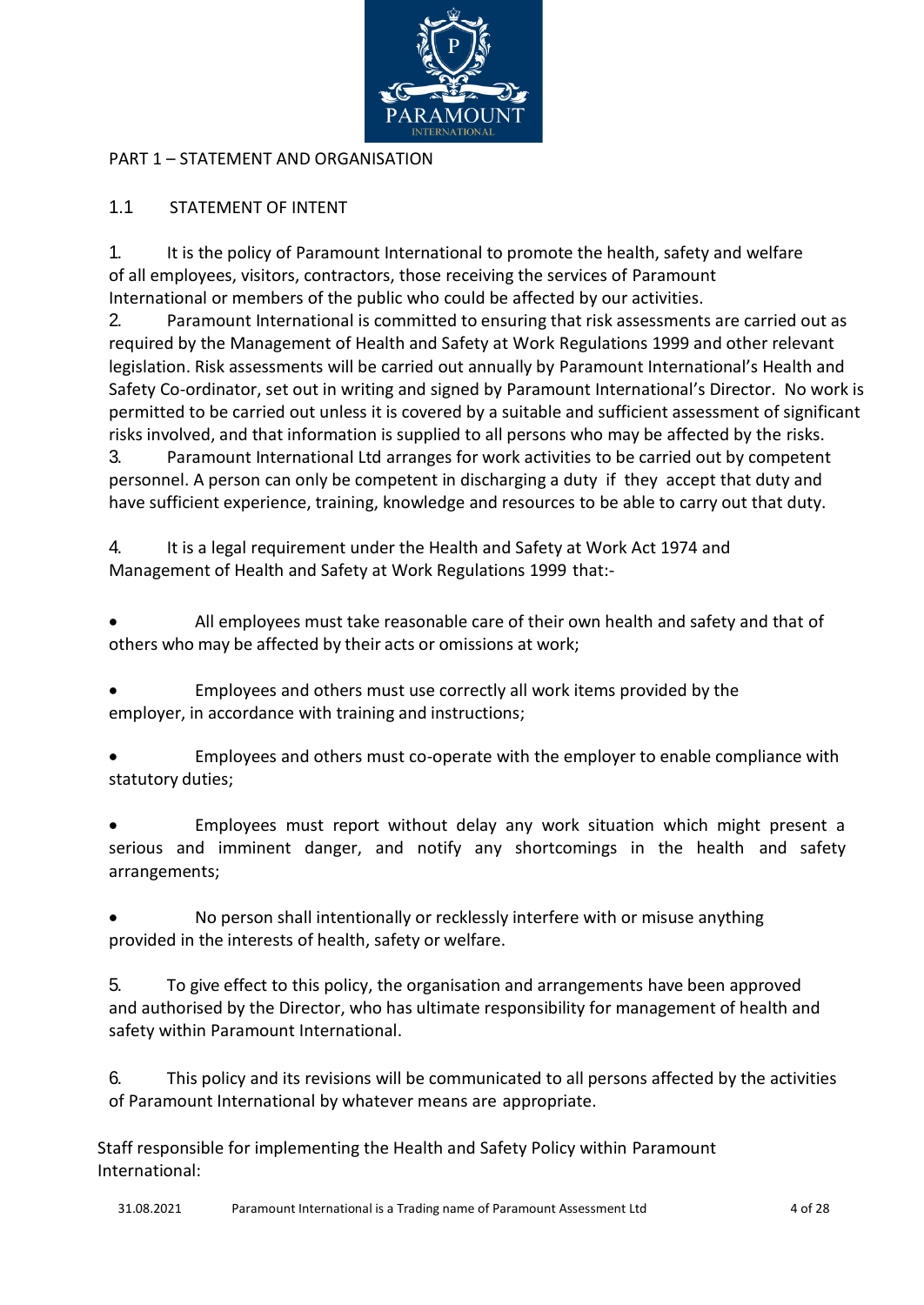

Address: 50 Grosvenor Hill, Mayfair, London, W1K 3QT

Paramount International Fire Marshalls: Cameron Cook Linda King

Classroom tutors

Paramount International First Aiders: Cameron Cook Linda King Classroom Tutors

Accident Reporting

Accident/Incidents/near misses must be reported to a member of the Paramount International's Health and Safety Team immediately. The team member will ensure that the Accident/Incident/near Miss is recorded appropriately (see section in Paramount International's Health and Safety Policy on Accident / Incident Management). The Paramount International's Health & Safety Co-ordinator must be informed of any serious accidents/injuries that occur and an HSE RIDDOR report completed within 7 days if required.

First Aid Please see list of Paramount International's qualified First Aiders (above).

Fire and Emergency Evacuation Fire Wardens (above).

All employees, contractors and visitors to all premises are informed of the location of the external Fire Assembly Point and the evacuation procedures.

Risk Assessments

Risk Assessments will be carried out on an annual basis at all premises in the following areas:

- General Office Duties
- Fire Safety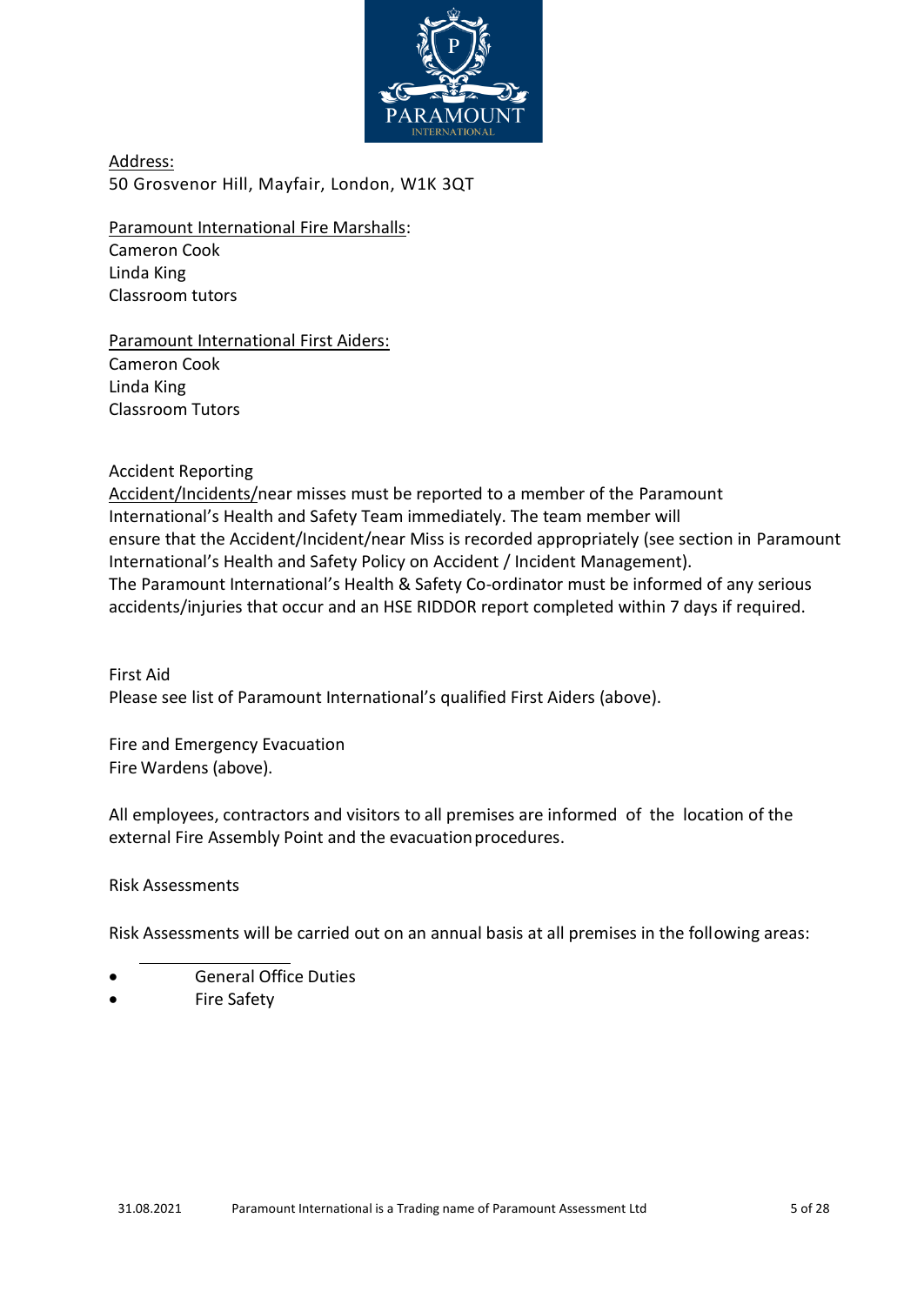

- First Aid
- Use of Display Screen Equipment (Computer) Workstations
- Home working
- Manual handling
- Hazardous substances
- Safe Driving

# **Health & Safety Audit**

.

A Health & Safety audit will be carried out every 3 years.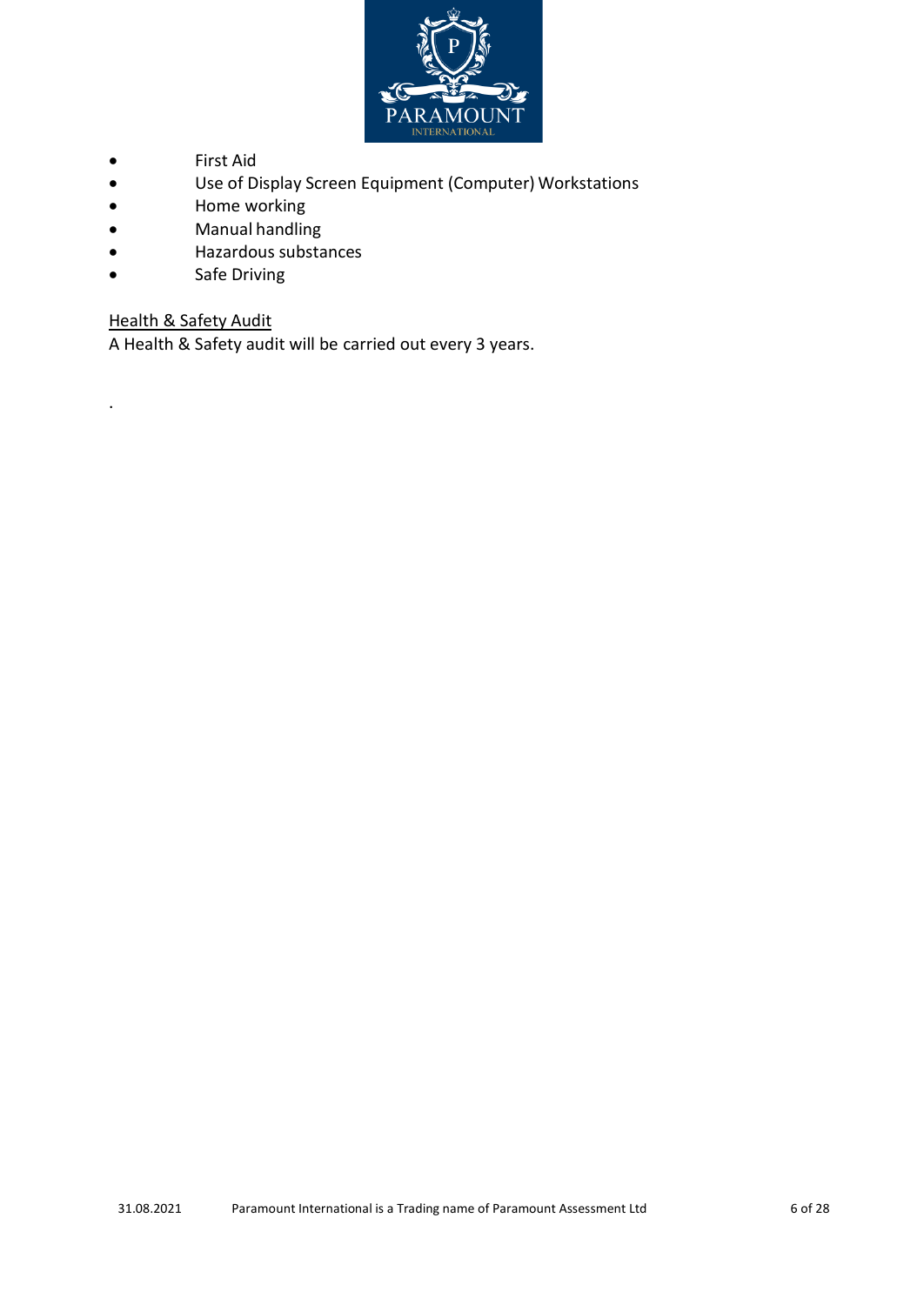

# <span id="page-5-0"></span>1.2 DIRECTOR RESPONSIBILITIES

1.2.1 The Director will be responsible for ensuring the effective day-to-day implementation of the Policy of Health & Safety.

1.2.2 Ensuring employee safety in respect of compliance to specific arrangements, applicable to activities within their departments. Ensuring that safe systems of work are identified and adhered to.

1.2.3 Responsible for alerting the Paramount International's appointed competent person of any new activities, so that Risk Assessments can be completed/reviewed.

1.2.4 Identify training needs with respect to health and safety.

1.2.5 When using services of other contractors (self-employed persons etc.) on Paramount International's premises, ensure the appropriate procedure is adhered to which will incorporate the:-

- Exchange of Safety Policies
- Safe systems of work will be used
- The safety of all persons affected by their activities
- Obtaining of contractors' Risk Assessments
- Assessing the competence ofcontractors

## <span id="page-5-1"></span>1.3 THE HEALTH & SAFETY MANAGEMENT TEAM RESPONSIBILITIES

The Health & Safety Management Team are responsiblefor:

1.3.1 Ensuring the effective implementation of this Policy of Health & Safety within their area of control including consideration to changes in legislation, the workplace, work activities, and individuals.

1.3.2 Ensuring the necessary resources are available to allow this policy to be implemented.

1.3.3 Keeping themselves informed of incidents/accidents occurring within their respective areas of control and ensuring that the procedures for reporting, recording and investigating are adhered to.

1.3.4 Ensuring arrangements are implemented for the appropriate health & safety training of all staff.

1.3.5 Ensuring the provision and maintenance of safe machinery, equipment, working conditions, safe systems of work and safe place of work.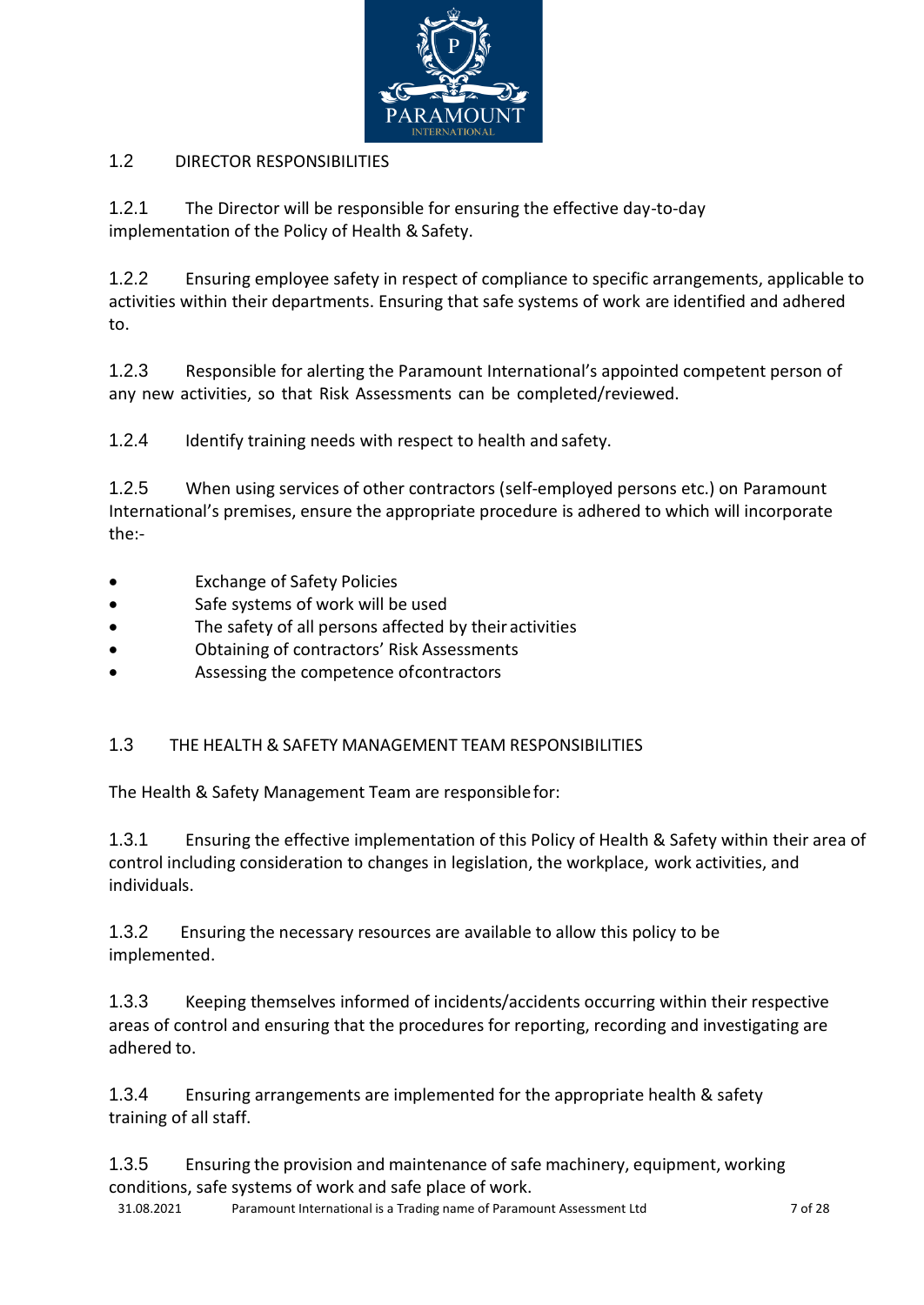

1.3.6 Ensuring that substances that may be hazardous to health are assessed under COSHH, handled, used and stored safely.

1.3.7 Ensuring arrangements are implemented for employees' involvement in health & safety matters by the organisation and encouragement of good communication.

1.3.8 Ensuring that staff adheres to all health and safety arrangements at all times whilst at work.

1.3.9 Ensuring that this Policy is effectively communicated to all existing and new members of staff.

<span id="page-6-0"></span>1.4 RESPONSIBILITIES OF THE DEPARTMENT MANAGERS

Department Managers principal health and safety duties are to:

1.4.1 Bring to the Company's notice unsafe or unhealthy conditions, which may affect any employees.

1.4 2 Pro-actively participate in health and safety inspections/tours/audits of premises under control of Paramount International.

1.4.3 Attend Management meetings which include a quarterly Health & Safety briefing, in order to continually improve safety standards within Paramount International.

1.4.5 Participate in the investigation of potential hazards; accidents or dangerous occurrences.

1.4.6 Ensure that any Health & Safety issues brought to their attention are reported to the Health & Management Team and actiontaken.

1.4.7 Participate in the consultation process to bring on any changes to Health and Safety arrangements necessary due to changes in legislation, activities etc.

<span id="page-6-1"></span>1.5 RESPONSIBILITIES OF FIRE MARSHALS

1.5.1 Fire Marshals have been appointed and they are responsible for ensuring that their respective areas are cleared in the event of an entire or partial evacuation being ordered.

1.5.2 The Fire Marshal must ensure that, in the event of a fire, the Fire Service has been called.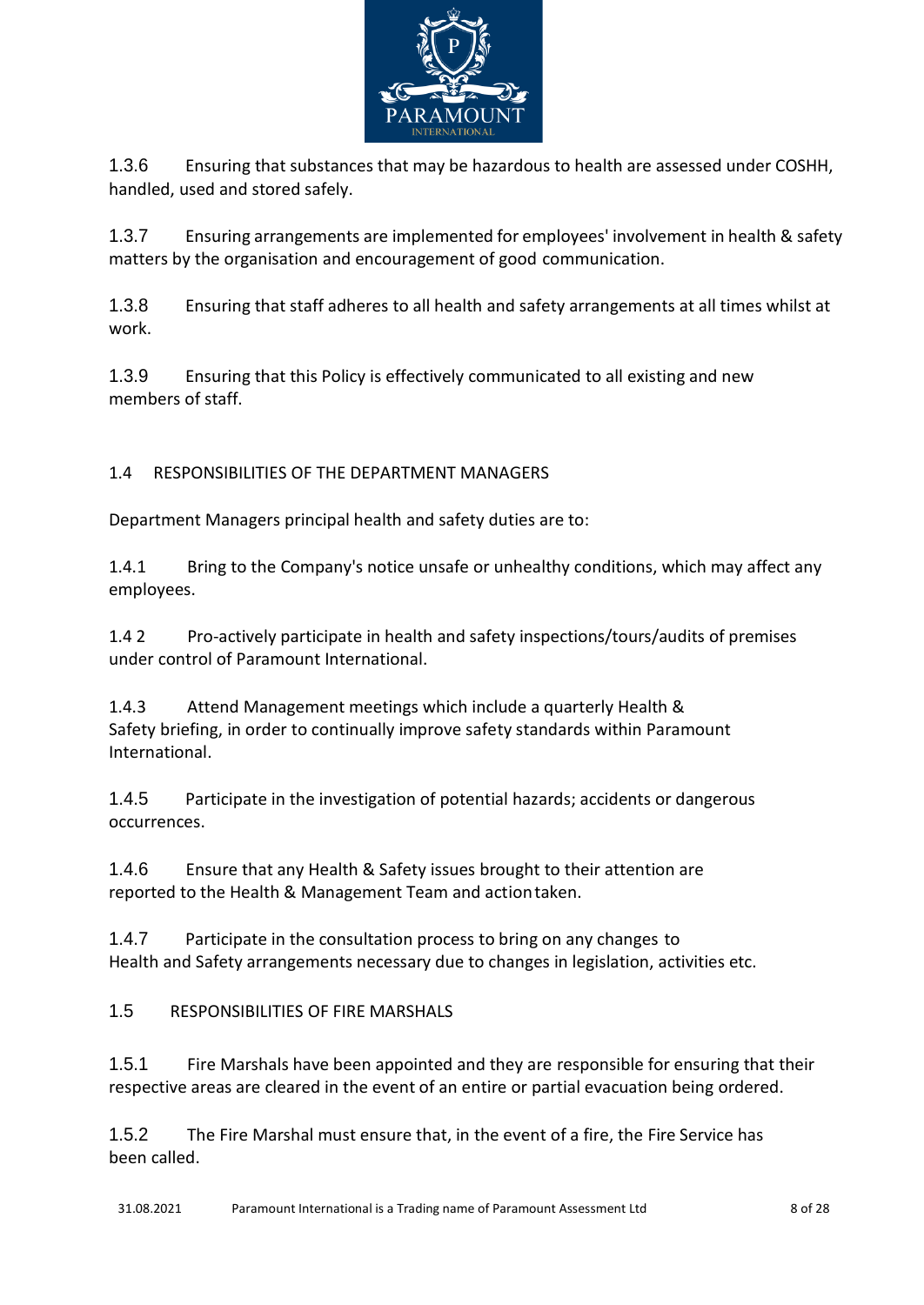

1.5. Following complete evacuation Fire Marshals should ensure that no one returns to the building until told it is safe to do so by the Fire Service Officer.

# <span id="page-7-0"></span>1.6 RESPONSIBILITIES OF FIRST AlDERS

The First Aider will be in possession of a current First Aid Certificate and Paramount International will undertake to provide First Aiders with the facilities to attend regularretraining.

The First Aider will be responsible for ensuring that:-

- The First Aid box, which has been assigned to him/her, is correctly stocked and the contents have not passed their 'Best Before' date (replacement items should be ordered via the Health & Safety Management Team).
- Correct personal protective equipment is used by them whilst administering first aid within the course of their duties.
- Telephone numbers for the local hospital and ambulance service are prominently displayed.
- Any dressings etc. used are correctly disposed of, correct disinfectant/cleaning of any contaminated areas.

Accidents beyond the capability of the First Aider are referred, immediately to the local hospital. In cases where the ambulance service is required, the First Aider must remain with the casualty whilst awaiting assistance. The First Aider will notify the Department Manager who will ensure that the next of kin are informed.

Accidents are recorded in the Accident Book and details of treatments given. Under no circumstances must any form of medication be administered by First Aiders, except where prior written consent is obtained from the employee concerned and approved by the Director.

The law states that any serious injuries or deaths which occur at the workplace must be reported under the Reporting of Injuries, Diseases and Dangerous Occurrences Regulations 1995 (RIDDOR). To comply with this, the Incident Contact Centre (ICC) or the local Health and Safety Executive (HSE) office or local authority must be notified within ten days of the accident occurring.

## <span id="page-7-1"></span>1.7 EMPLOYEE RESPONSIBILITIES

1.7.1 It is the responsibility of every member of staff to have regard to the health and safety of themselves and others who may be affected by any act or omission either inside or outside the workplace while engaged in a work activity. This duty is reinforced by law and criminal penalties may apply.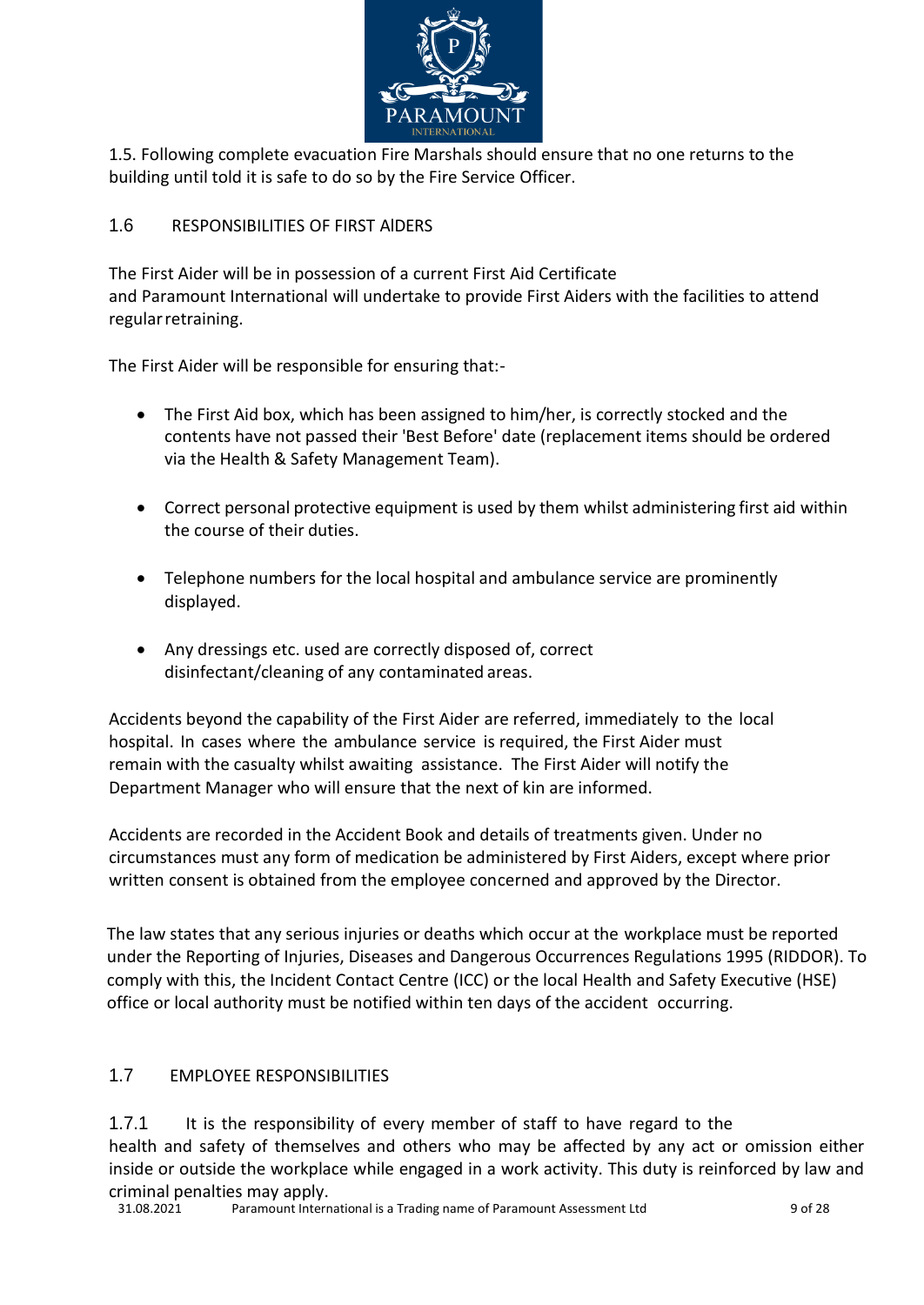

1.7.2 To read and understand the Company's Health & Safety Policy and to carry out their duties in accordance with its requirements. Employees should communicate with their managers regarding any area of the policy they do not understand, to enable clarification.

1.7.3 To know the safety procedures in the event offire.

1.7.4 To be aware of the location and identification of First Aiders.

1.7.5 To report any accident or near miss to the First Aiders who will complete the accident book as necessary, in accordance with the accident procedures.

1.7.6 Not to attempt to repair or maintain any plant or workplace equipment without full instruction and training and permission from their manager.

1.7.7 To use and wear all protective clothing or appliances applicable to the task.

1.7.8 Not to obstruct any fire escapes, emergency exits or doors and report any that are obstructed.

1.7.9 Not to attempt to move or lift any item or materials that are too heavy and/or likely to cause injury, and to ask for additional Manual Handling training and/or risk assessment where necessary.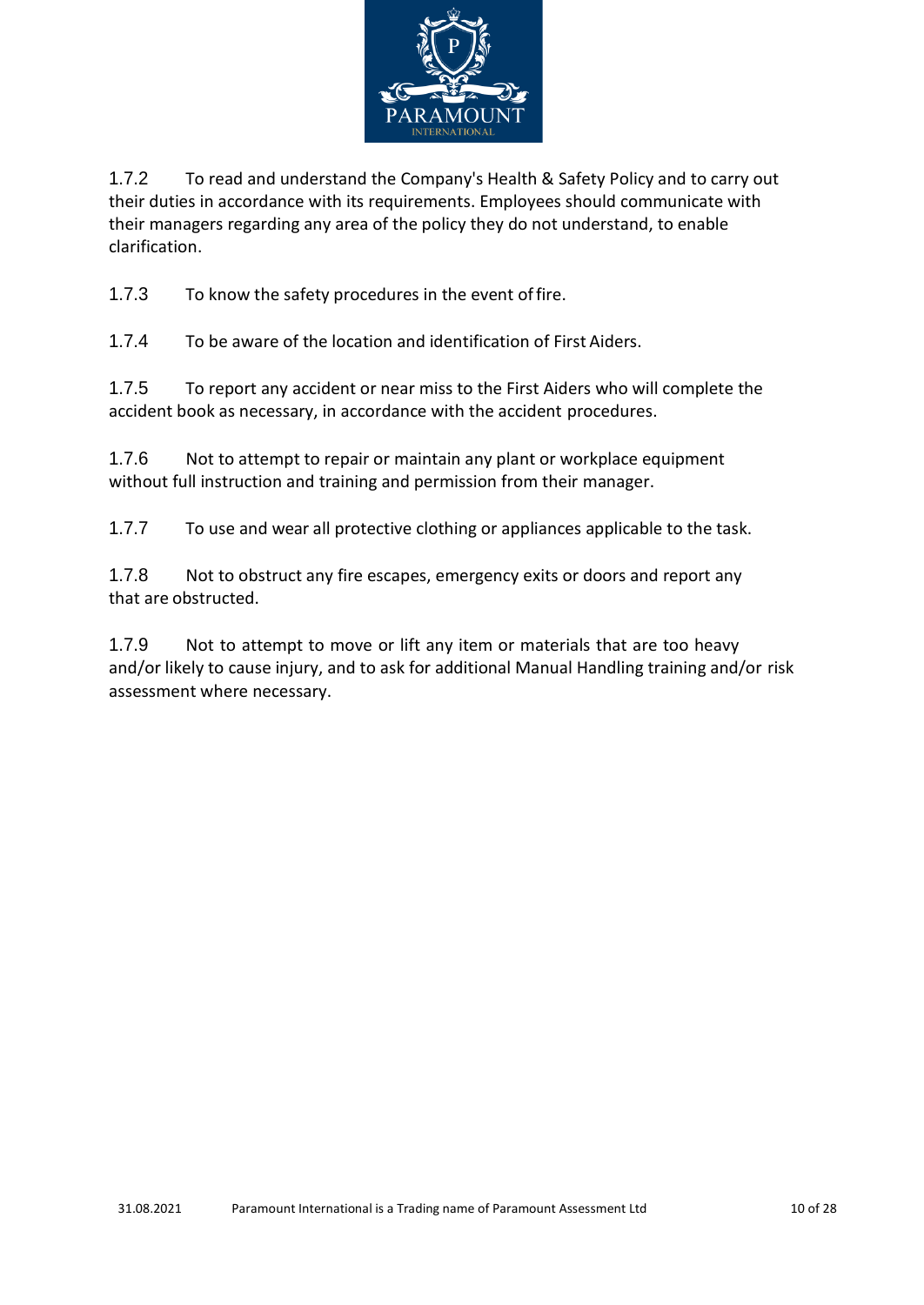

1.7.10 To ensure Health & Safety requirements are included in the specifications of any contract drawn up with any supplier, including contractors.

1.7.11 To ensure within contract monitoring that any shortfalls within health and safety compliance are brought to the attention of Department Managers, the Health & Safety Management Team or the Appointed Competent Person.

1.7.12 To ensure the health, safety and welfare of any visitors within their care.

1.7.13 To notify Department Managers of any changes in health or welfare, which may affect working activities. In addition, to notify line management of pregnancy immediately as it is confirmed.

1.7.14 To report any hazards in the workplace to the Department Managers, The Health & Safety Management Team or the Appointed Competent Person.

1.7.15 To attend any training course given in order to inform or instruct where a need has been identified by Risk Assessment.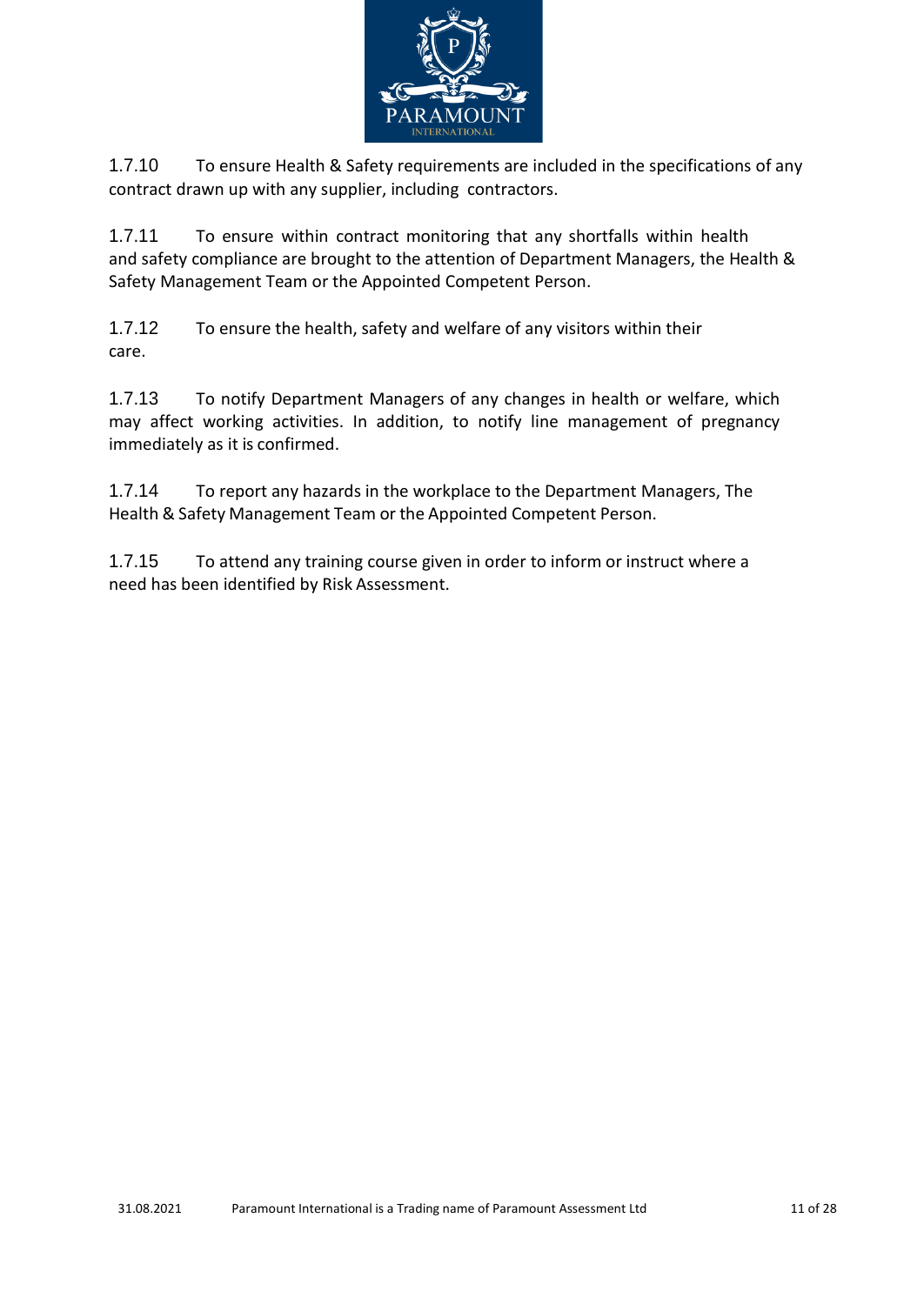

### PART 2 – ARRANGEMENTS

## <span id="page-10-0"></span>2.1 ACCIDENT / INCIDENT MANAGEMENT

All accidents/incidents must be reported immediately to the Department Manager and Health & Safety Management Team. This includes:

Accidents – where an accident has occurred and harm / injury is sustained Incidents – where an accident has occurred and harm / injury is not sustained Near miss – where an incident occurred which could have (under similar circumstances) become an accident

The Health and Safety Management Team will carry out investigation into all accidents under the guidance of the appointed competent person with the assistance and cooperation of the Department Manager.

Reporting of Injuries, Diseases and Dangerous Occurrences Regulations (RIDDOR) 1995.

Responsibility for reporting under RIDDOR Regulations is that of the Director and Manager in consultation with the Health and Safety Appointed Competent Person. The appointed competent person will review the incidents recorded in the Accident Book at regular intervals to identify any trends.

### <span id="page-10-1"></span>2.2 CONTRACTORS

2.2.1 Contractors will be selected on the basis of competence and suitability to undertake the required work, in accordance with the Contractor Control procedure.

2.2.2 All contractors will be required to submit a copy of their Health & Safety Policy and Risk Assessments to the person undertaking the contract before the contract commences. Method statements and safe systems of work will also be required for approval. In addition contractors must provide evidence of adequate insurance cover.

### <span id="page-10-2"></span>2.3 DISPLAY SCREEN EQUIPMENT

The Health & Safety (Display Screen Equipment) Regulations are for the protection of people, employees and the self-employed who regularly use display screen equipment.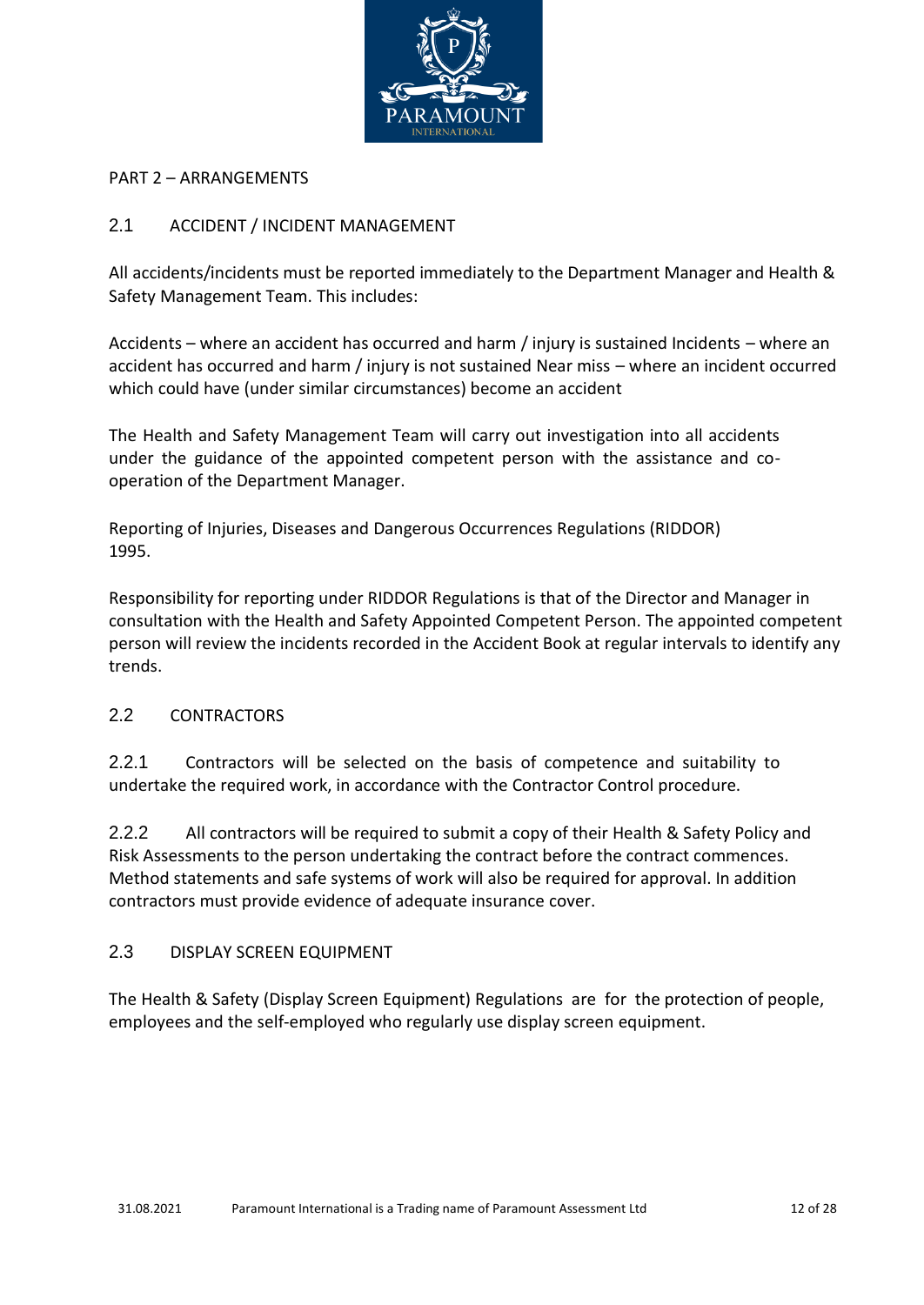

2.3.1 Employers should ensure that all users who make use of their workstations have been provided with adequate health and safetytraining.

2.3.2 A suitable and sufficient risk assessment should be made to identify any hazards and evaluate the risks. Risk assessment should be made of the following, display screen, keyboard, work desk/surface, work chair, space requirements, lighting and power, noise and heat emissions, environment, software and personnel.

2.3.3 Daily work routines of display screen users should be carefully looked at to ensure that their work is periodically interrupted by breaks or changes of activity so as to reduce their workload at that equipment.

2.3.4 Paramount International Ltd will cover the cost of any eyesight testing as well as making a contribution towards the cost of glasses or lenses for DSE use which qualify as 'special corrective appliances' under the regulations.

## <span id="page-11-0"></span>2.4 DRUGS, ALCOHOL AND SMOKING

This statement sets out the Paramount International Ltd policy in respect of any employee or contractor whose proper performance of their duties is or may be impaired as a result of drinking alcohol or the use of drugs.

2.4.1 As a general rule the company policy is to disallow smoking or taking of alcoholic refreshments or drugs whilst in the workplace. Paramount International also does not allow persons that are hung over or under the influence of the previous night's alcoholic or drugs intake to report to or undertake work on its behalf.

For further information refer to the full range of Health and Safety Procedures.

## <span id="page-11-1"></span>2.5 ELECTRICAL EQUIPMENT

Paramount International will comply with the Electricity at Work Regulations 1989. Paramount International undertakes PAT testing of all appliances on an annual basis.

### 2.5.1 Qualified Staff

Only trained and qualified persons may be allowed to work on electrical equipment. Any contractor that is utilised must be qualified.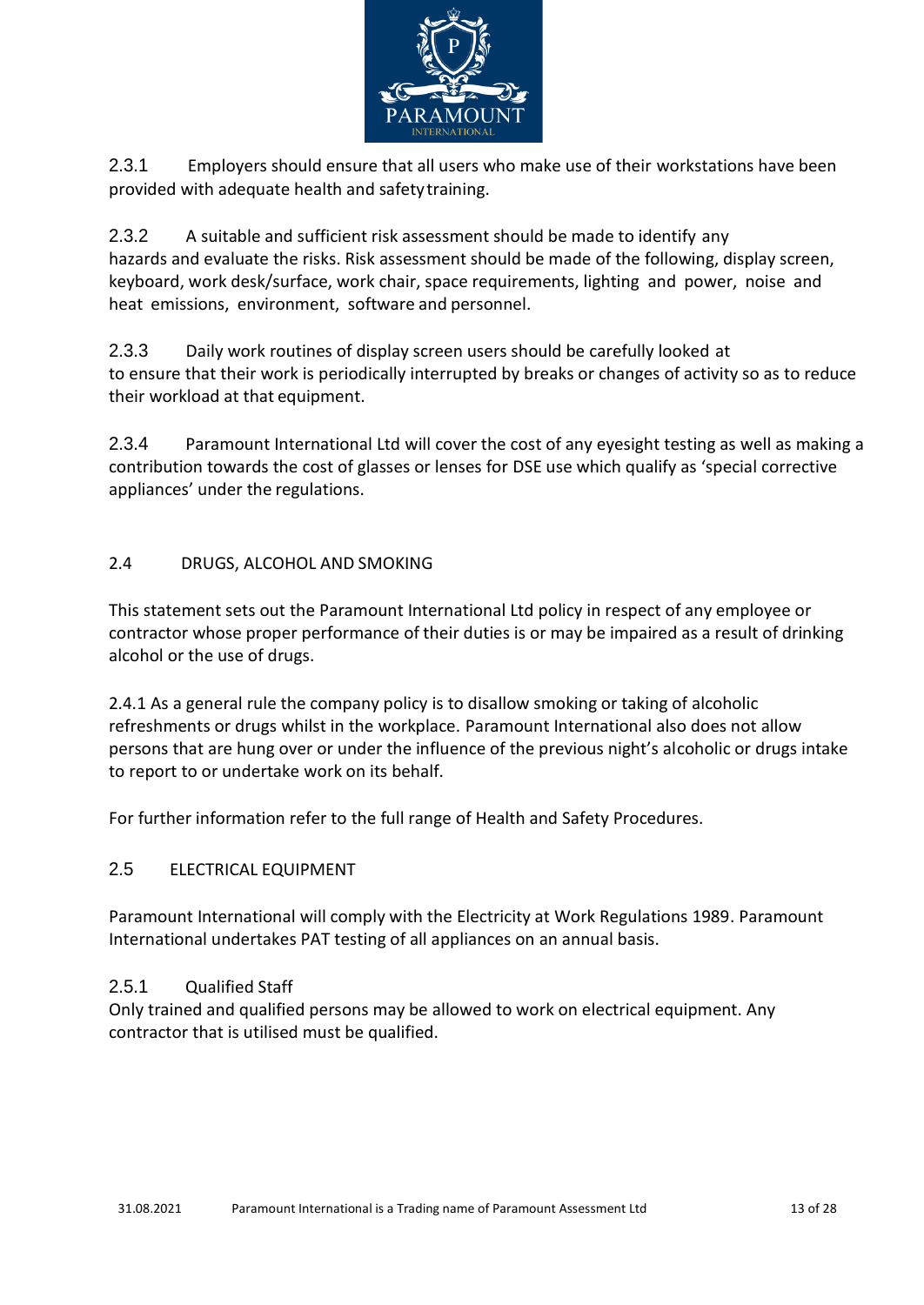

Tools and equipment that are smoking, sparking or becoming excessively hot must be switched off, unplugged and removed from use. Tools and equipment that have guards must never be used with guards removed or safety features by-passed.

# 2.5.2 Portable Appliances

All portable appliances must be tested in accordance with the IEE Regulations.

A suitable equipment register will be prepared to record each portable appliance. Each time an appliance is tested an inspection certificate should be completed by the person carrying out the test. The Health & Safety Management Team will be responsible for maintaining the Equipment Register. Staff must not bring into the office any electrical items from home for use at work. Any equipment provided for staff working from home will be maintained as above.

## <span id="page-12-0"></span>2.6 EVENTS

It is the policy of Paramount International to arrange and provide events which are safe for members, visitors, staff and others who may be affected by the events as far as reasonably practicable.

2.6.1 A suitable and sufficient risk assessment will be undertaken of each event venue and the health and safety arrangements for each event will be reviewed so as to ensure adequate provision of service, facilities (including access) and emergency co-ordination arrangements. Consideration will be given to special circumstances and effects.

## <span id="page-12-1"></span>2.7 FIRE PRECAUTIONS / EMERGENCY EVACUATION ARRANGEMENTS

## 2. 7.1 Responsible Person

The 'Responsible Person' for controlling all aspects regarding fire at Paramount International 's premises will be the Director. The Director will ensure that there are systems in place to check that all fire procedures are maintained including fire monitoring, testing and firefighting equipment.

A separate Fire Evacuation Policy is held in Paramount International but a summary of this is as follows:-

## 2.7.2 Means of Escape

Employees will be made familiar with all means of escape from the part of the building in which they work on the first day of employment or relocation from another part of the building.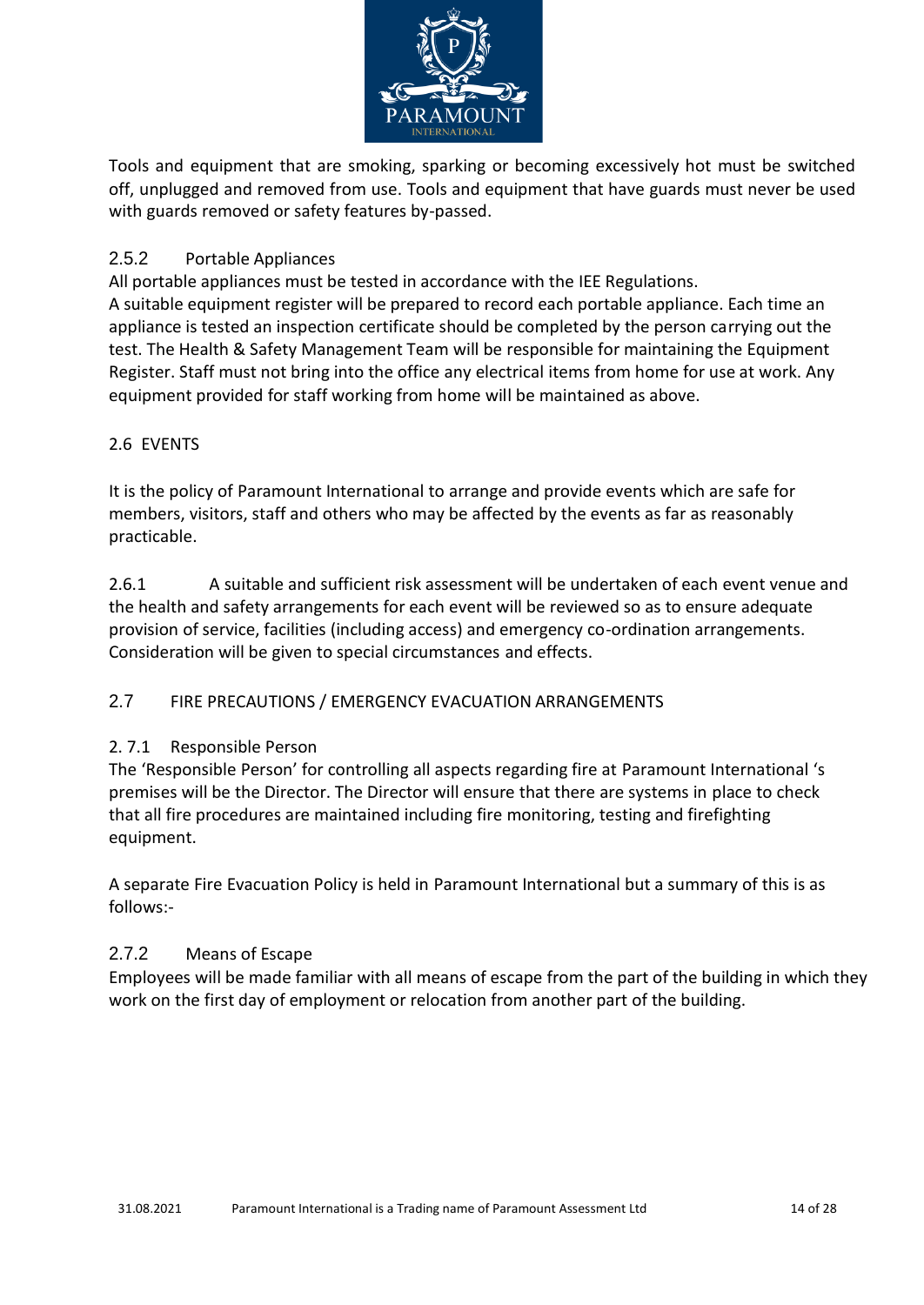

# 2.7.3 Action in the event of Fire

All employees will be instructed in actions to take in the event of fire by the Health & Safety Management Team, on the first day of employment.

## 2.7.4 Means of raising the Alarm

All employees will be made familiar with the means of raising the alarm. All employees will be made familiar with the sound of the alarm signal and must evacuate as soon as the alarm is sounded.

## 2.7.5 Location and use of Fire Extinguishers

All Fire Marshals must know the location of the nearest fire extinguishers to their normal working station and the general layout of appliances in the building. Fire Marshals will be trained in use of Fire Extinguishers. They should not use the appliances if they have not been trained to do so, and in any case only to facilitate evacuation where fire prevents emergency egress. All fire extinguishers are serviced annually.

## 2.7.6 Fire Drills

Fire drills will be carried out periodically, or at a minimum twice per annum. Fire bells are tested on a weekly basis.

### 2.7.7 Out of Hours Working

In the event of meetings taking place out of hours the meeting controller will be responsible for raising the alarm and ensuring the safe evacuation of all those attending and ensuring a full head count at the fire assembly point.

Staff who has the need to work beyond the building closure time should inform their Department Manager or the key holder for that day, and arrange for another member of staff to be present with them. Both parties should leave the premises at the same time.

### <span id="page-13-0"></span>2.8 FIRST AID ARRANGEMENTS

Trained/qualified First Aiders are identified with contact numbers on the First Aid notices located around the building.

2.8.1 Should First Aid be required do not move the patient. Summon a First Aider direct or contact Reception.

2.8.2 The Accident Book, which must be completed when any form of first aid is administered, is located in reception.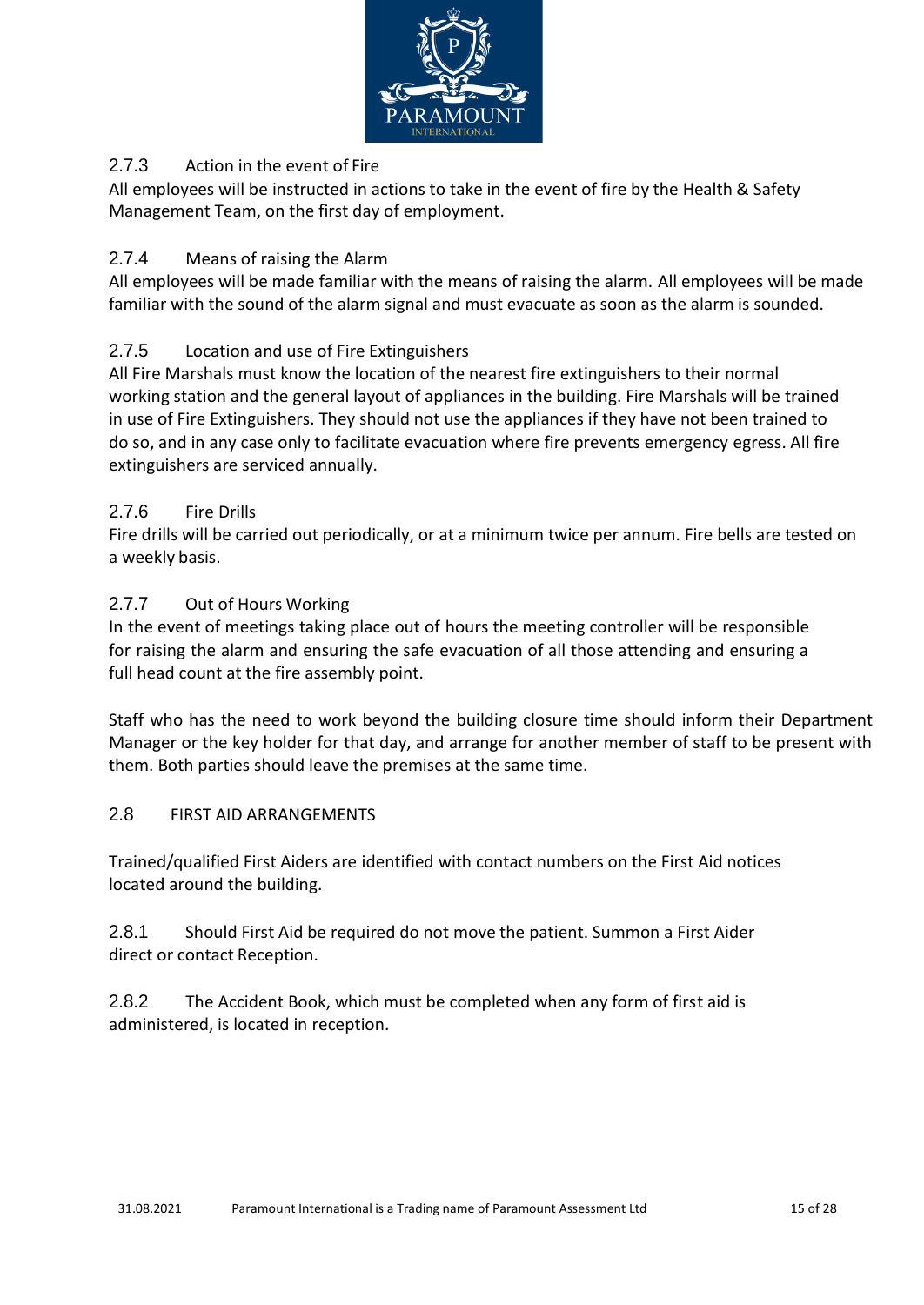

2.8.3 First Aid boxes are located at the First Aiders desks.

Responsibility for supplies and maintenance of First Aid equipment is that of each First Aider

## <span id="page-14-0"></span>2.9 HAZARDOUS SUBSTANCES

## Control of Substances Hazardous to Health Regulations

Paramount International will provide a safe working environment and safe procedures for the handling, storage and disposal of hazardous materials, by undertaking suitable and sufficient COSHH assessment.

Information training and instruction on the safe use, storage, handling and control of hazardous substances will be given where appropriate (where Risk Assessments identify a need).

All employees and contractors shall abide by the findings of the COSHH assessments when using hazardous substances and understand the hazards and safety precautions involved, or refer their concerns to the Department Managers, the Health & Safety Management Team or the Appointed Competent Person.

2.9.1 An inventory of any chemicals in use (including those used by contractors will be maintained) and the use for each chemical identified.

2.9.2 Material Safety Data Sheets (MSDS) will be obtained from the manufacturers of each substance

2.9.3 The Manager is responsible for ensuring that the COSHH assessments of all substances currently in use are carried out and maintaining all COSHH records and the updating of records when the inventorychanges.

2.9.4 Paramount International Ltd will provide all necessary control measures identified by the COSHH Assessment, e.g. Personal Protective Equipment(PPE).

2.9.5 Where substances need to be disposed of they will be through an approved licensed company, and records retained.

<span id="page-14-1"></span>2.9.6 Substances should not be decanted into other containers unless they are suitable and correctly labeled.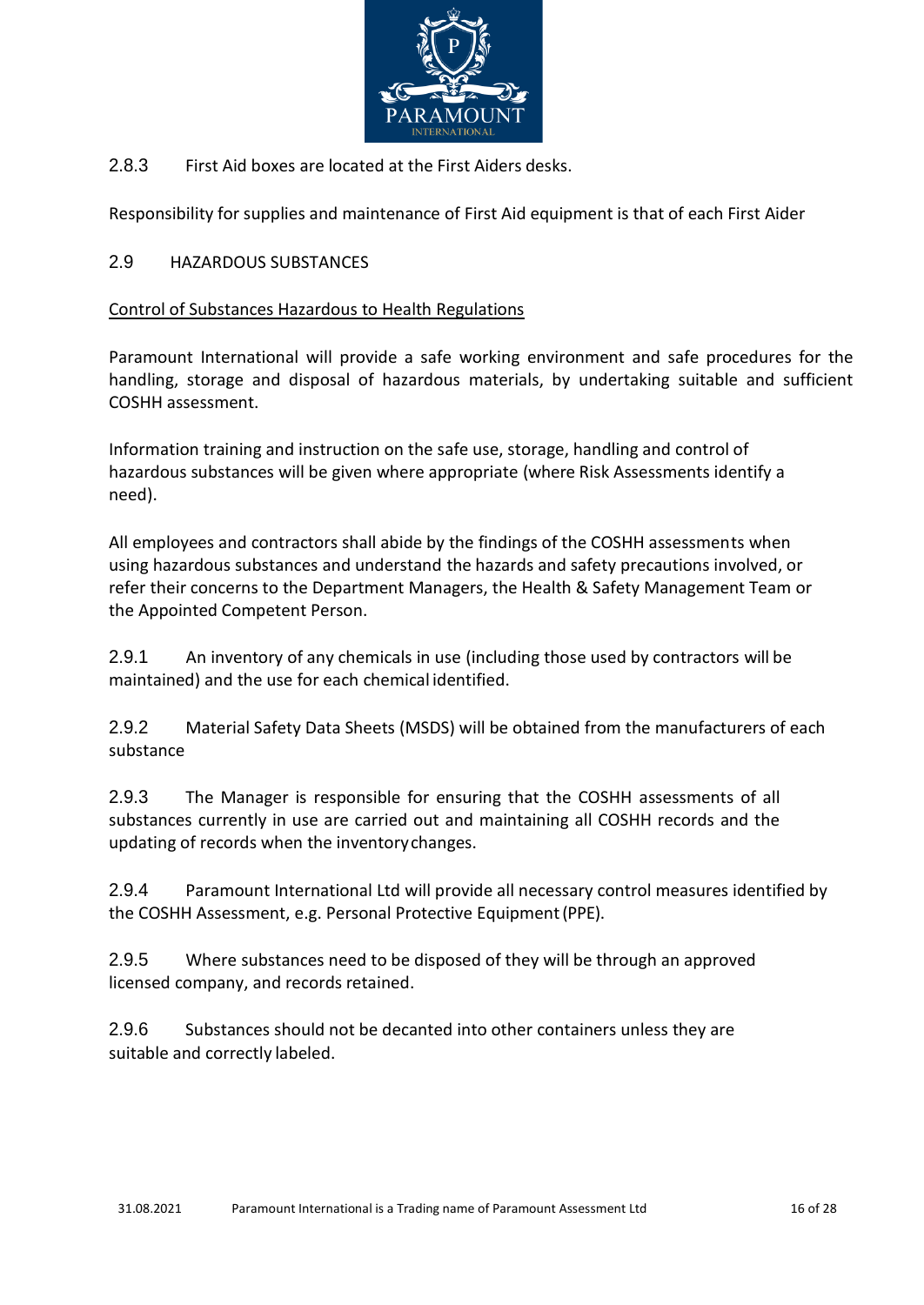

The Centre Manager will be responsible for new staff induction covering DSE assessments, manual handling basics, home working, safe driving and general health and safety awareness including location of the Policies.

The Centre Manager will be responsible for new staff induction covering the areas of fire safety, first aid and PAT testing.

## <span id="page-15-0"></span>2.10 HOUSEKEEPING

### 2.10.1 Cleanliness

Paramount International Ltd will ensure that standards of cleanliness are maintained for all areas including surfaces of floors, walls and ceilings. All workplace furniture, furnishings and fittings will be kept clean and tidy.

Additional cleaning will be provided when necessary to clear up spillages or other soiling. All workplaces will be kept free from waste matter or discharges. It is the duty of every member of staff to clear up any spillages, so as to avoid accidents.

Care will be taken during cleaning operations not to expose any persons to substantial amounts of dust or risks arising from use of cleaning agents, trailing cables etc.

The control of chemicals or other hazardous substances will be assessed to comply with The Control of Substances Hazardous to Health Regulations where appropriate.

## 2.10.2 Waste Disposal

The Company will comply with the Controlled Waste Management Regulations 1992. It will ensure that all waste stored on the premises will be suitably protected and stored, also to supply suitable bags for first aid disposal, so as not to pose a Health & Safety risk either to staff, public, the environment and in keeping with the Fire Regulations.

### 2.10.3 Traffic Routes (vehicles and pedestrians) All traffic routes under

Paramount International's control will be suitable for persons or vehicles. All debris, rubbish etc., will be removed from the traffic routes and all fire escapes, all exits will always be kept free of obstacles. All traffic routes, flooring will be maintained in a good state of repair.

## 2.12 MANUAL HANDLING

It is Paramount International policy to provide safe working procedures and to comply with the Manual Handling Operations Regulations 1992.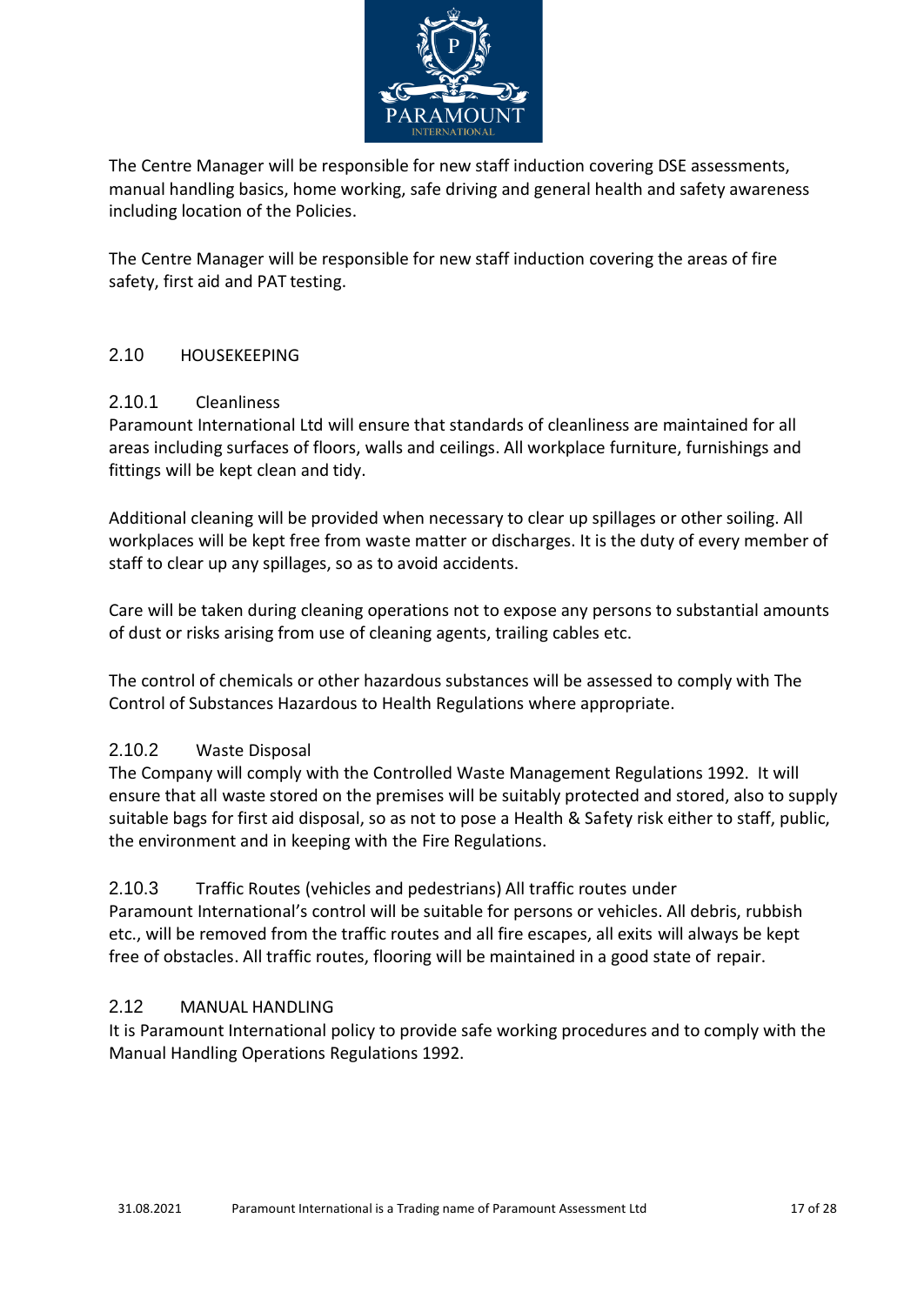

2.12.1 All new employees will be given an induction session on manual handling by the Centre Manager.

2.12.2 All employees involved in manual handling operations will be given suitable and sufficient training.

Employees must not lift loads that are heavy, bulky, unwieldy, difficult to grasp, unstable, unpredictable or unsafe (i.e. sharp) without a task-specific risk assessment to identify special hazards, appropriate equipment and suitable training.

## <span id="page-16-0"></span>2.13 MOBILE PHONES

2.13.1 It is Paramount International policy that no member of staff should use a mobile telephone whilst driving on Paramount International business. Any person prosecuted for such an act may be subject to disciplinaryaction.

12.3.2 Use of mobile telephones when driving, even when using a 'hands-free' it is dangerous, taking concentration away from the job in hand i.e. controlling the vehicle.

12.3.3 Mobile telephones should only be used in cars, whilst the vehicle is stationary, parked with the engine off. This includes the use of a 'Hands Free' kit.

12.3.4 Calls should neither be made nor answered when the vehicle is in motion, unless someone else is driving.

Please refer to the Safe Driving Policy as to the use of mobile phones whilst travelling.

<span id="page-16-1"></span>2.14 HEALTH & SAFETY REQUIREMENTS FOR PREGNANT WORKERS AND THOSE THAT HAVE RECENTLY GIVEN BIRTH

The Management of Health & Safety at Work Regulations 1999.

2.14.1 Risk Assessments will identify any hazards being detrimental to new or expectant mothers.

2.14.2 Upon notification of a worker becoming pregnant or a new or nursing mother, all activities being undertaken will be reassessed on a regular basis throughout the condition.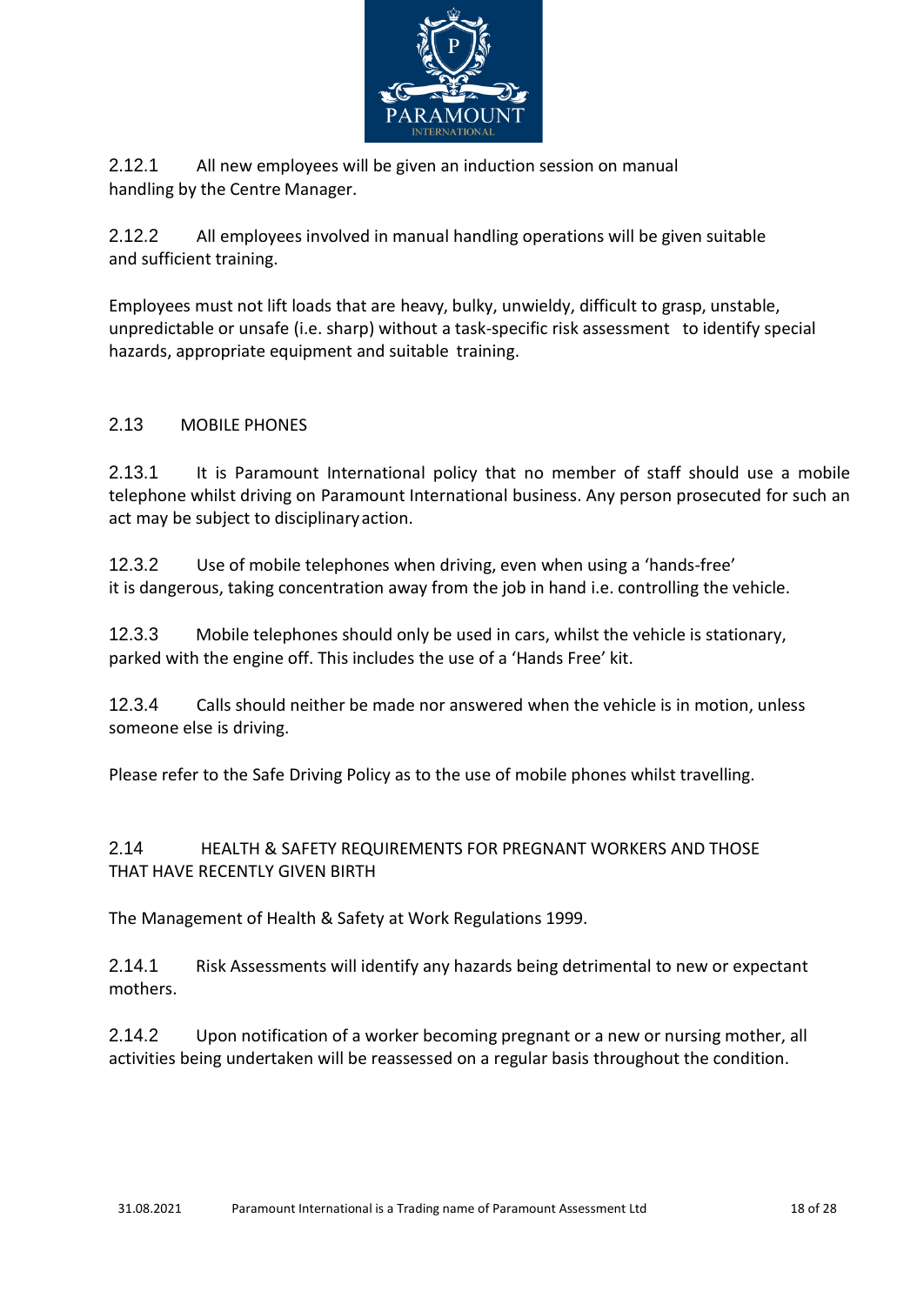![](_page_17_Picture_0.jpeg)

## THE DANGERS

- 2.14.2.1 Working with unhealthy substances
- 2.14.2.2 Violent or stressfulenvironments
- 2.14.2.3 Manual Handling
- 2.14.2.4 Confined working space
- 2.14.2.5 Using an unsuitable workstation

# <span id="page-17-0"></span>2.15 REPORTING ARRANGEMENTS

2.15.1 All health & safety problems / issues must be reported immediately to the Department Manager, the Health & Safety Management Team and the Appointed Competent Person.

2.15.2 The Department Manager will agree action with the reporting person, the Health & Safety Management Team and the Health and Safety Appointed Competent Person.

2.15.3 Problems with high risk (i.e. chance of immediate injury) will be visited immediately by the Department Manager and Health & Safety Management Team and appropriate action taken to avoid the risk.

# <span id="page-17-1"></span>2.16 RISK ASSESSMENT ARRANGEMENTS

## 2.16.1 Workplace Risk Assessments

Risk assessments are carried out on an annual basis on company premises.

Paramount International will make a suitable and sufficient assessment of the risks to Health & Safety to employees to which they are exposed whilst they are at work and also to the Health & Safety of persons not in their employment (others).

# 2.16.2 Risk Assessment Records

Paramount International will maintain records of all risk assessments carried out, the Assessments will record sufficient detail to satisfy the legislative requirements. If circumstances change the assessment will be reviewed and modified as necessary.

# 2.16.3 A responsible person will be assigned to implement outstanding control

measures/actions, and a programme of monitoring and review will take place. A deadline will be identified for the completion of each outstanding action and review date.

## 2.16.4 Preventative and Protective Measures

Paramount International will take all preventative and protective measures necessary as identified in the risk assessment and apply the following principles: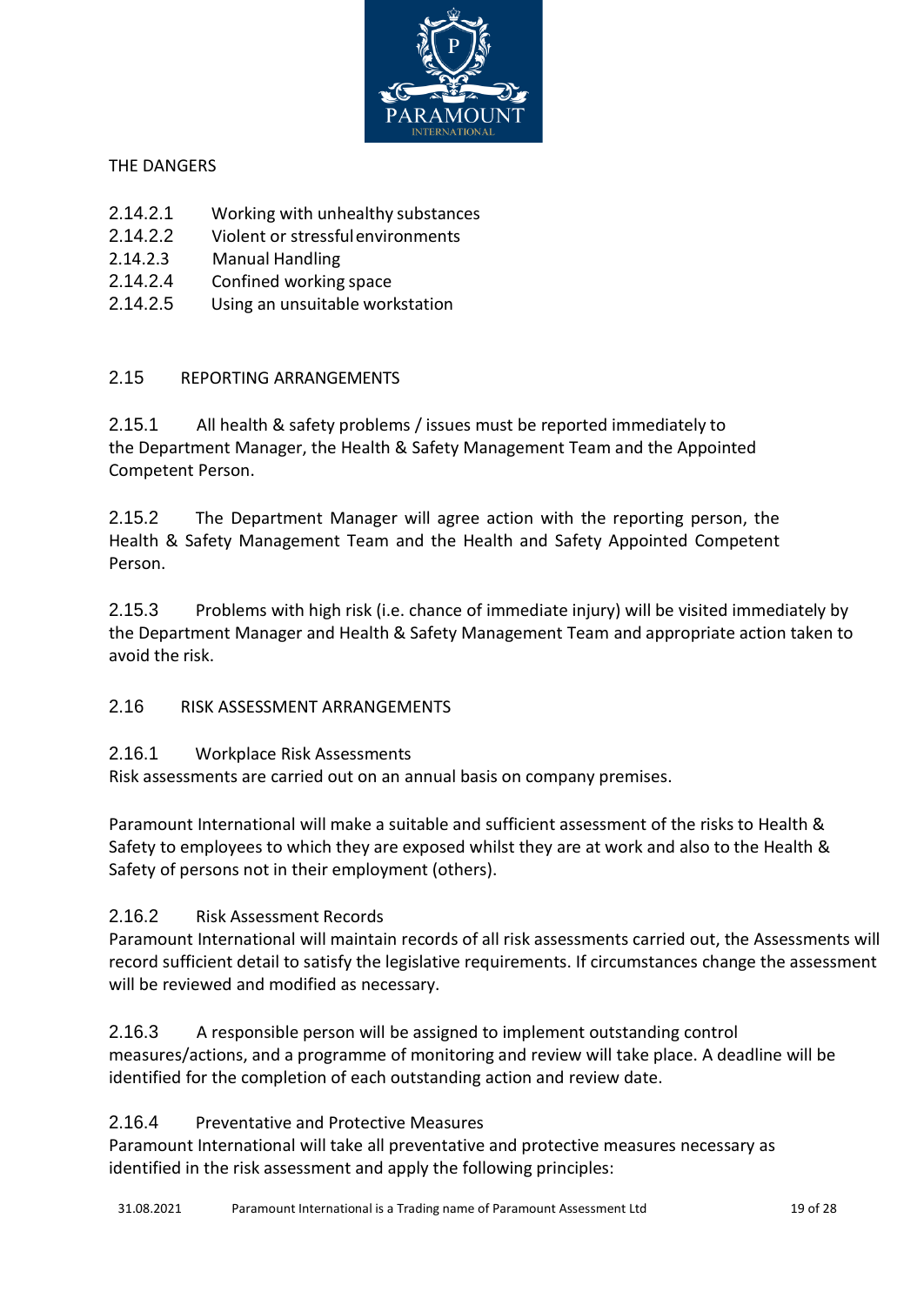![](_page_18_Picture_0.jpeg)

- 2.16.4.1 If possible, to avoid the risk altogether.
- 2.16.4.2 Combat risks at source.
- 2.16.4.3 Wherever possible, adapt work to the individual.
- 2.16.4.4 Take advantage of technological and technical progress.
- 2.16.4.5 Form a coherent policy and approach.
- 2.16.4.6 Give a priority to those measures, which protect the wholeworkplace.

2.16.4.7 Risk Assessment of pregnant, new and nursing mothers, young employees and persons with specific disabilities will be addressed by the Manager and the appointed competent person as required.

2.16.5 Risk Assessments and associated Action Plans will be the responsibility of the Health & Safety Management Team.

### **Driver Risk Assessments**

For all staff who use their own vehicles for business use, a driver risk assessment will be completed on an annual basis.

### **Events**

A risk assessment is carried out for each venue that Paramount International holds an event within.

### 2.17 SMOKING

<span id="page-18-0"></span>There is a separate Paramount International Smoking Policy that all staff must adhere to.

It is the Policy of Paramount International that smoking is prohibited in all premises and all areas of the workplace.

### 2.18 STRESS MANAGEMENT

<span id="page-18-1"></span>As an Employer, Paramount International Ltd is required to take reasonable care to protect the psychological health and safety of its employees.

2.18.1 Our aim is to ensure that employees do not suffer unacceptably high levels of stress at work and, if they become ill, all reasonable steps will be taken to accommodate them. People react differently to the situations they have to face because we are all unique individuals. Showing signs of stress do not mean you are a weak individual, unable cope, it means you are human like everyone else. Some people have passive personalities whilst others may be very competitive. Life experiences will vary enormously as will our overall conditioning.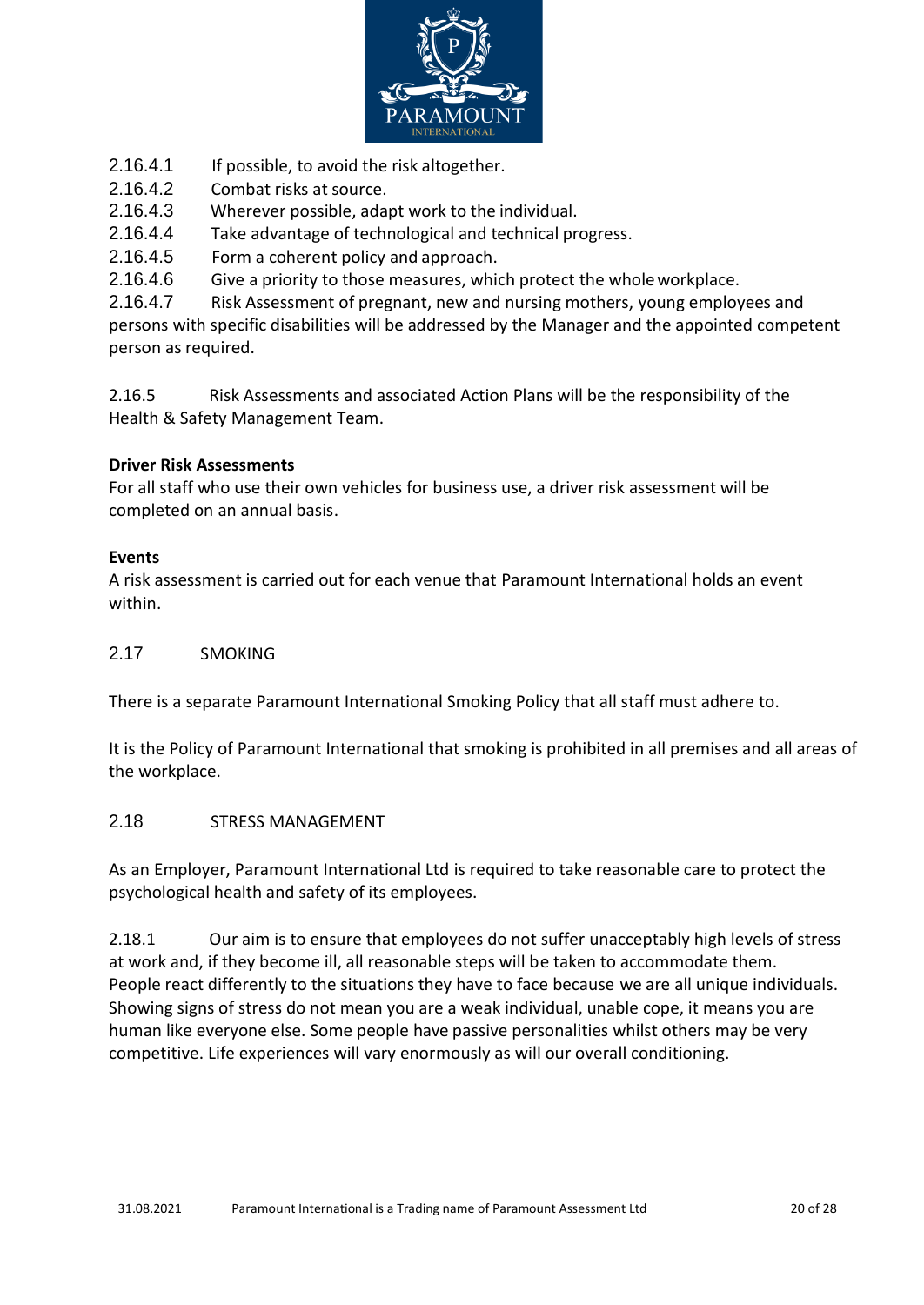![](_page_19_Picture_0.jpeg)

Paramount International Ltd support systems to prevent lessen and alleviate stress: Job

Descriptions to bring certainty to the individual's tasks and responsibilities.

Performance Management to regularly review staff performance and to identify early, problematic or stressful areas.

One to one interview's are available to all staff, to assist in promoting good communications and a positive health and safety culture.

### 2.19 VISITORS

2.19.1 All visitors, including Paramount International employees who are classed as being based working from home, MUST sign in / out ofreception.

2.19.2 All visitors to Paramount International will be given fire/emergency instructions on the back of their visitors badge when they register atreception.

2.19.3 All visitors must wear a 'Visitors Badge' to identify themselves for security and emergency purposes.

2.19.4 Visitors must 'sign out' at reception to facilitate effective roll call in an emergency.

2.19.5 In the event of out of hours meetings at Paramount International Ltd, the person organising and in control of the meeting will be responsible for all visitors at thatmeeting.

2.19.6 All visitors must be accompanied upon entering and leaving the building (with the exception of workmen/contractors/maintenance people who need free access to all parts of the building). At all times visitors are the responsibility of the member of staff organising the meeting.

### <span id="page-19-0"></span>2.20 WORK EQUIPMENT

### 2.20.1 Basic Job Training

All employees and contractors will be trained in the operation of machinery and equipment specific to their function and employees are required to use all equipment correctly and in accordance with their training and the manufacturers' recommendations, suitable records must be kept.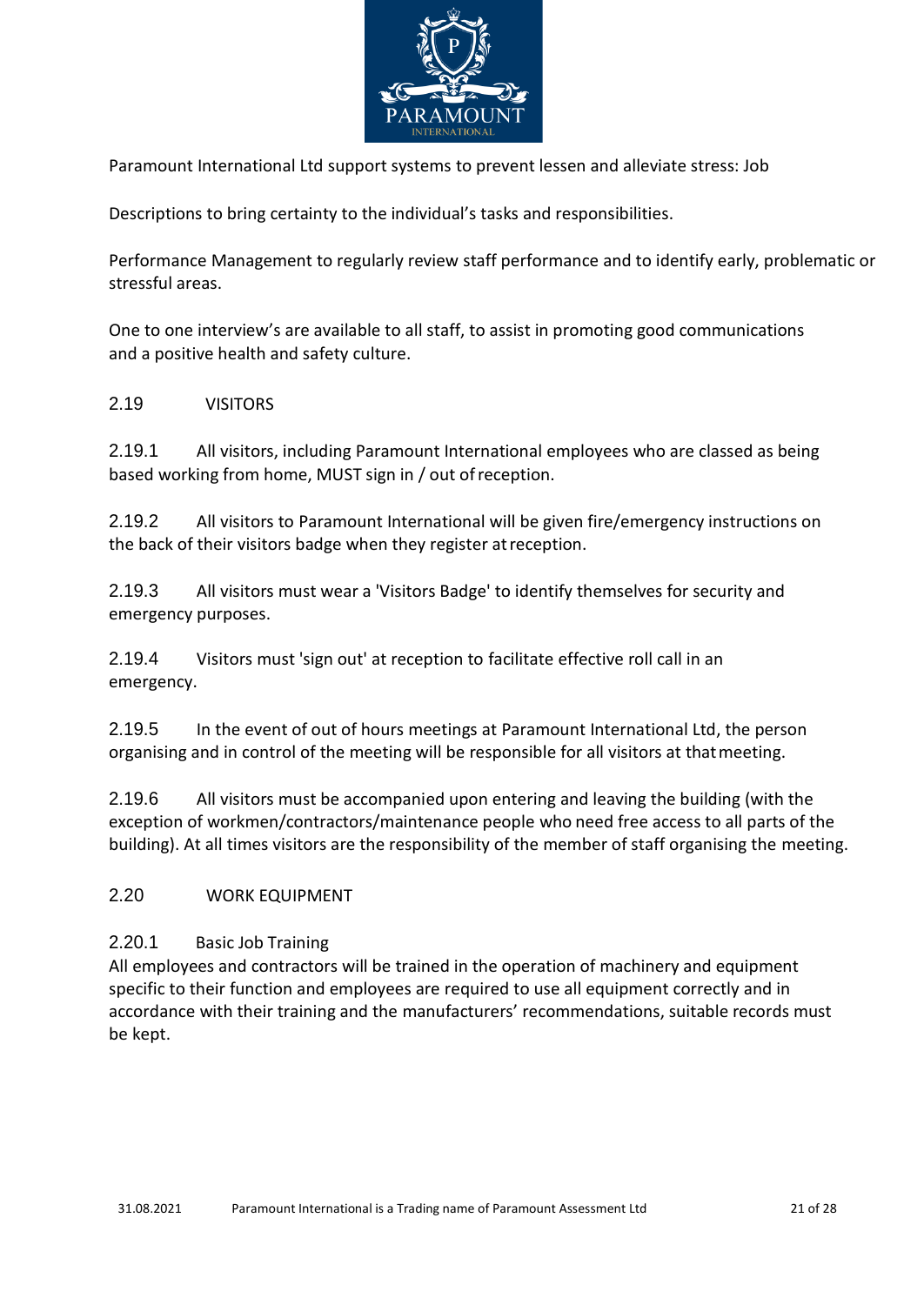![](_page_20_Picture_0.jpeg)

**NEVER** operate any equipment or machinery when it is functioning improperly or at any time when its use would be hazardous. Such equipment will be taken out of commission until repair or replacement is affected.

# 2.20.2 Maintenance

Paramount International will ensure that all work equipment is maintained in an efficient state, in efficient working order and in good repair. Suitable records of equipment and maintenance will be kept.

## <span id="page-20-0"></span>2.21 HEALTH AND SAFETY REQUIREMENTS OF YOUNG PERSONS

2.21.1 Paramount International recognises that when engaging the services of persons under the age of 18, an assessment of their proposed activities will need to be undertaken.

The assessment will need to take into account their immaturity, inexperience and their lack of perception of danger, the nature of the work activities and any particular hazards.

2.21.2 Where the person is under the school leaving age, the parents/guardians will be notified of the outcome of the risk-assessment and the control measures that are or will be put in place.

## <span id="page-20-1"></span>2.22 DISABILITY ACCESS

2.22.1 Subject to the constraints imposed by the building's structure, Paramount International will make reasonable adjustments to its premises and working practices to meet the needs of any employees or visitor.

2.22.2 Staff who are, or become, disabled under the terms of the DDA are responsible for notifying Senior Management who will discuss any implications for the individual or others as appropriate and arrange for reasonable adjustments to be made.